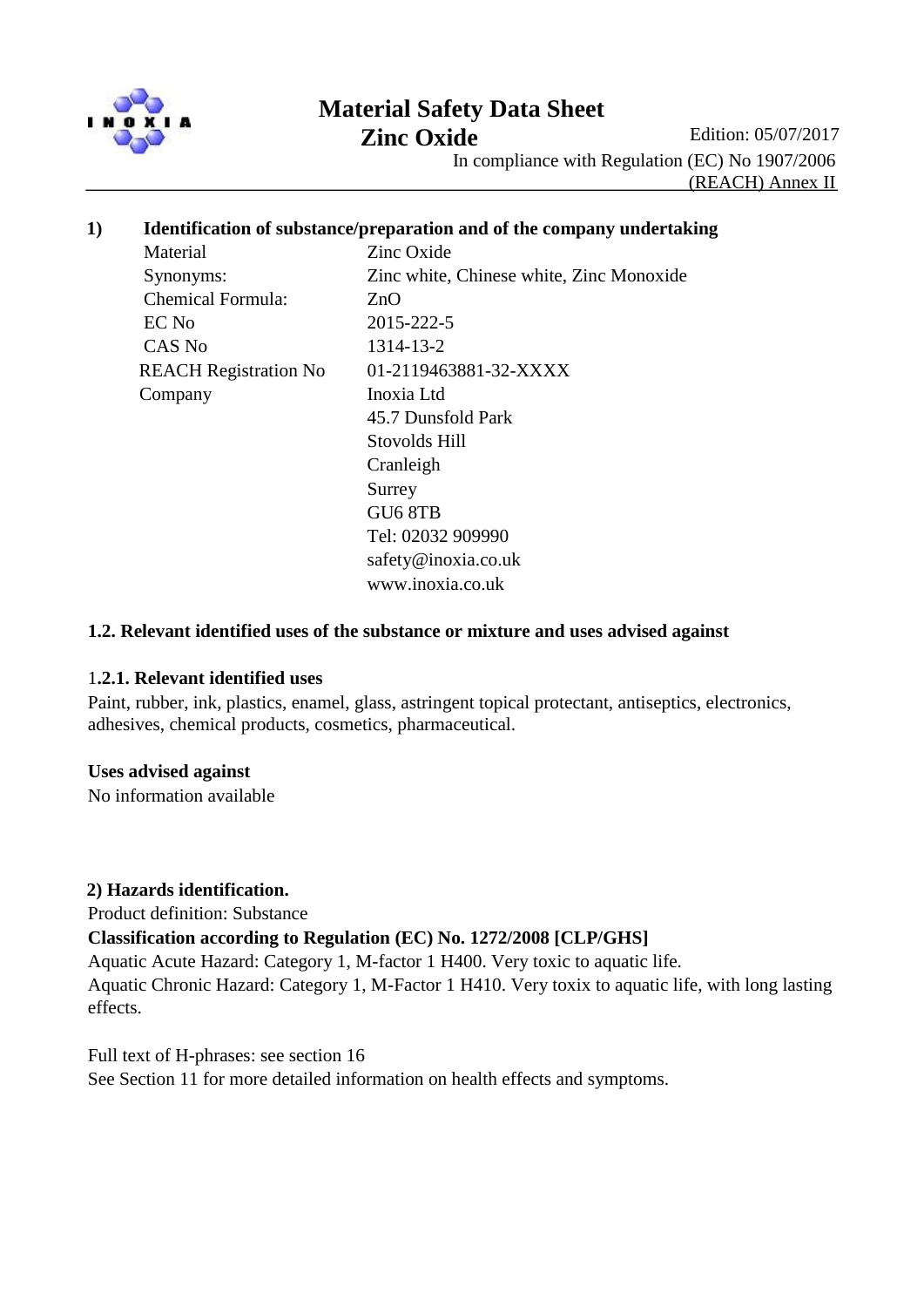# **2.2. Label elements Labelling according to Regulation (EC) No. 1272/2008 (CLP)** Hazard pictograms (CLP):



GHS-09 Signal word (CLP): Warning Hazard statements (CLP) : H400: Very toxic to aquatic life. H410: Very toxic to aquatic life, with long lasting effects.

# **Precautionary statements (CLP):**

P273: Avoid release to the environment. P391: Collect spillage. P501: Dispose of contents/container in accordance with applicable waste regulations.

# **2.3. Other hazards**

This substance/mixture does not meet the PBT criteria of REACH, annex XIII.

This substance/mixture does not meet the vPvB criteria of REACH, annex XIII.

# **3) Composition/information on ingredient**

**3.1. Substances**

| <b>Chemical</b> | EC-No     | CAS-No.                         | Weight %  | <b>Index No.</b> | <b>Classification</b> | Reach               |
|-----------------|-----------|---------------------------------|-----------|------------------|-----------------------|---------------------|
| <b>Name</b>     |           |                                 |           | of Annex         | (1272/2008/EC)        | <b>Registration</b> |
|                 |           |                                 |           | Vi               |                       | <b>Number</b>       |
| Zinc            | 215-222-5 | $1314 - 13 - 2$   $\geq 95\%$ - |           | 030-013-         | Aquatic Acute 1       | $01 -$              |
| Oxide           |           |                                 | $>99.9\%$ | $00 - 7$         | H400                  | 2119463881-         |
|                 |           |                                 |           |                  | Aquatic               | 32- XXX             |
|                 |           |                                 |           |                  | Chronic 1 H410        |                     |

There are no additional ingredients present which, within the current knowledge of the supplier, are classified and contribute to the classification of the substance and hence require reporting in this section.

Occupational exposure limits, if available, are listed in Section 8.

For the full text of the H-Statements mentioned in this Section, see Section 16.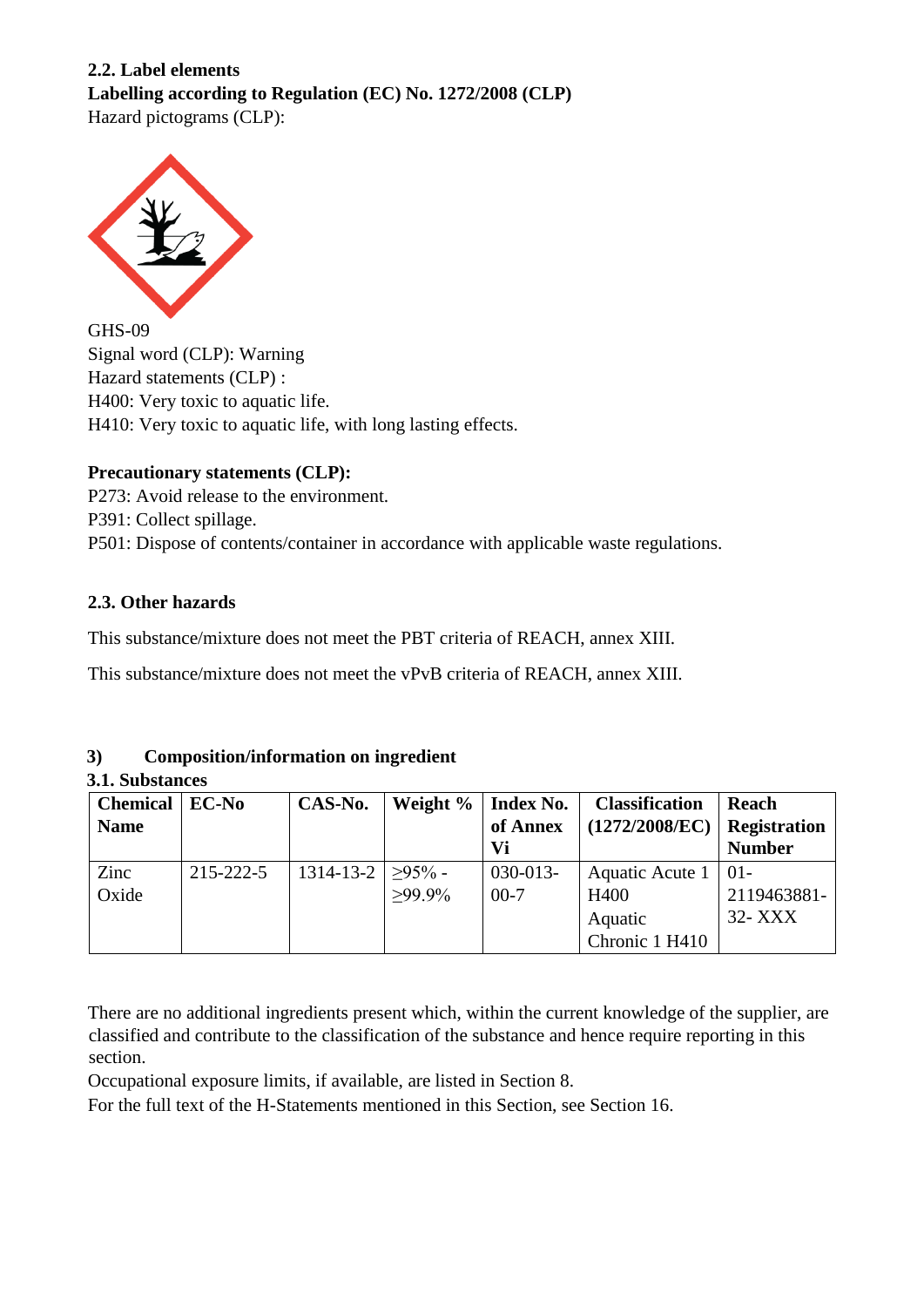## **4) First Aid Measures**

## **4.1. Description of first aid measures**

**Inhalation**: Remove victim to fresh air and keep at rest in a position comfortable for breathing. If not breathing, if breathing is irregular or if respiratory arrest occurs, provide artificial respiration or oxygen by trained personnel. It may be dangerous to the person providing aid to give mouth-tomouth resuscitation. Get medical attention if adverse health effects persist or are severe. If unconscious, place in recovery position and get medical attention immediately. Maintain an open airway. Loosen tight clothing such as a collar, tie, belt or waistband.

**Skin contact:** Flush contaminated skin with plenty of water. Remove contaminated clothing and shoes. Get medical attention if symptoms occur. Wash clothing before reuse. Clean shoes thoroughly before reuse.

**Eye contact:** Immediately flush eyes with plenty of water, occasionally lifting the upper and lower eyelids. Check for and remove any contact lenses. Continue to rinse for at least 20 minutes. Get medical attention if irritation occurs.

**Ingestion:** Wash out mouth with water. Remove dentures if any. Remove victim to fresh air and keep at rest in a position comfortable for breathing. If material has been swallowed and the exposed person is conscious, give small quantities of water to drink. Stop if the exposed person feels sick as vomiting may be dangerous. Do not induce vomiting unless directed to do so by medical personnel. If vomiting occurs, the head should be kept low so that vomit does not enter the lungs. Get medical attention if adverse health effects persist or are severe. Never give anything by mouth to an unconscious person. If unconscious, place in recovery position and get medical attention immediately. Maintain an open airway. Loosen tight clothing such as a collar, tie, belt or waistband.

**Protection of first-aiders:** No action shall be taken involving any personal risk or without suitable training. It may be dangerous to the person providing aid to give mouth-to-mouth resuscitation.

## **4.2. Most important symptoms and effects, both acute and delayed**

**Eye contact:** Exposure to airborne concentrations above statutory or recommended exposure limits may cause irritation of the eyes.

**Inhalation:** Exposure to airborne concentrations above statutory or recommended exposure limits may cause irritation of the nose, throat and lungs.

**Skin contact:** No known significant effects or critical hazards.

**Ingestion:** No known significant effects or critical hazards.

## **4.3. Indication of any immediate medical attention and special treatment needed**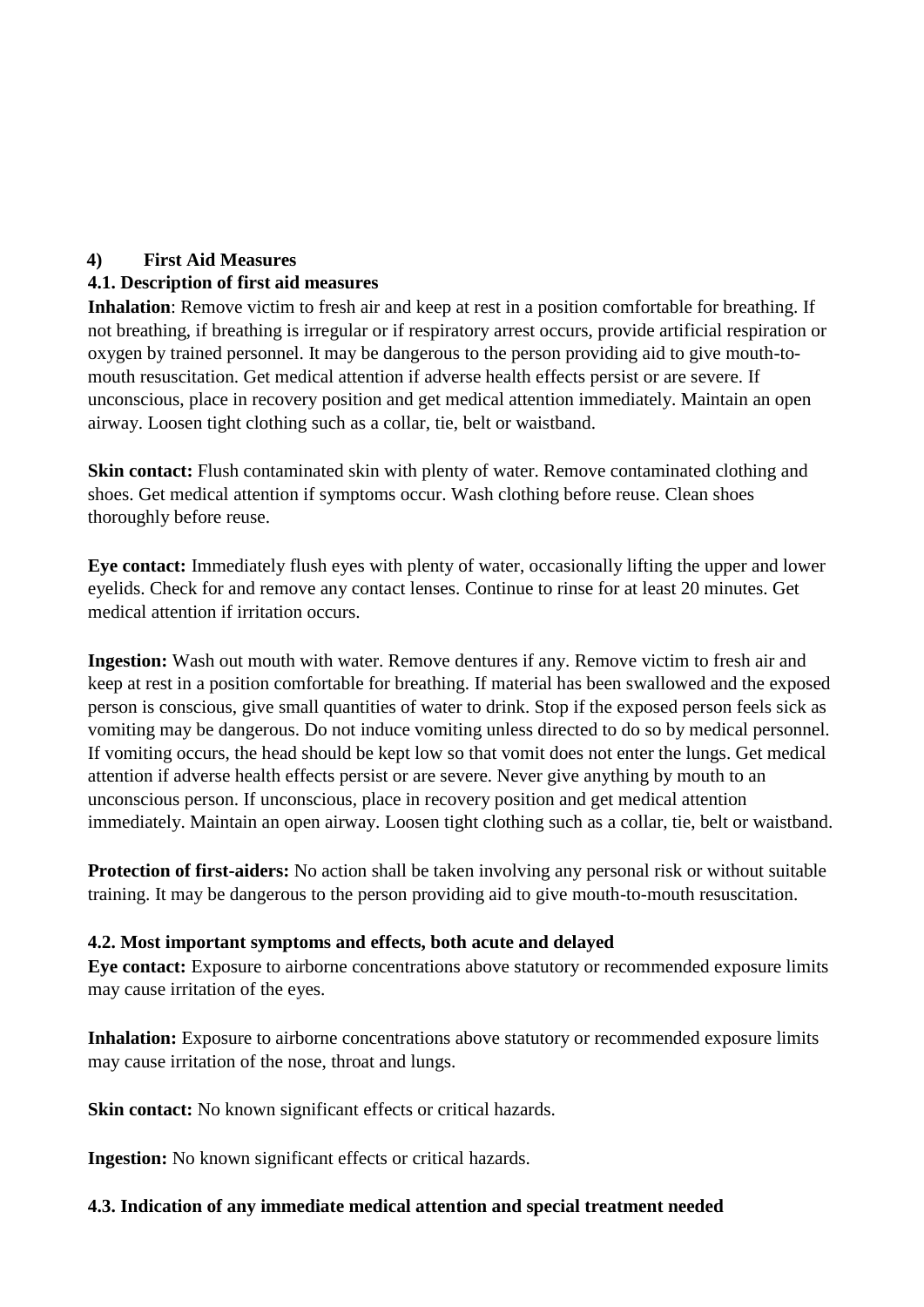**Notes to physician:** Treat symptomatically. Contact poison treatment specialist immediately if large quantities have been ingested or inhaled.

# **5) Fire Fighting**

# **5.1. Extinguishing media**

**Suitable extinguishing media:** Use extinguishing media suitable for surrounding fire. **Unsuitable extinguishing media:** High volume water jet

# **5.2. Special hazards arising from the substance or mixture**

**Fire hazard:** Not flammable.

**Explosion hazard:** No data available.

**Reactivity:** Stable under normal conditions of handling and storage.

**Special hazard:** Hazardous decomposition products formed under fire conditions: Carbon oxides, Lithium oxide. Do not allow run-off from fore fighting to enter drains or water courses.

# **5.3. Advice for firefighters**

# **6) Accidental Release**

# **6.1. Personal precautions, protective equipment and emergency procedures**

**General measures:** Keep public away from danger area. See section 8.2. Keep away from heat source.

# **6.1.1. For non-emergency personnel**

No additional information available

# **6.1.2. For emergency responders**

No additional information available

# **6.2. Environmental precautions**

Prevent entry to sewers and soil. Notify authorities if product enters sewers or public waters.

# **6.3. Methods and material for containment and cleaning up**

Methods for cleaning up: Sweep or shovel spills into appropriate container for disposal. Avoid dust production.

# **6.4. Reference to other sections**

See section 8 and 13 for more information.

# **7) Handling/Storage**

# **7.1. Precautions for safe handling**

**Precautions for safe handling:** Do not breathe dust. Wash hands plentifully and other exposed areas with water after handling. Remove contaminated clothing and shoes. Wash clothing before reusing.

**Packaging:** Even those that have been emptied, will retain product residue. Always obey safety warnings and handle empty packaging as if they were full. Avoid all contact with this substance.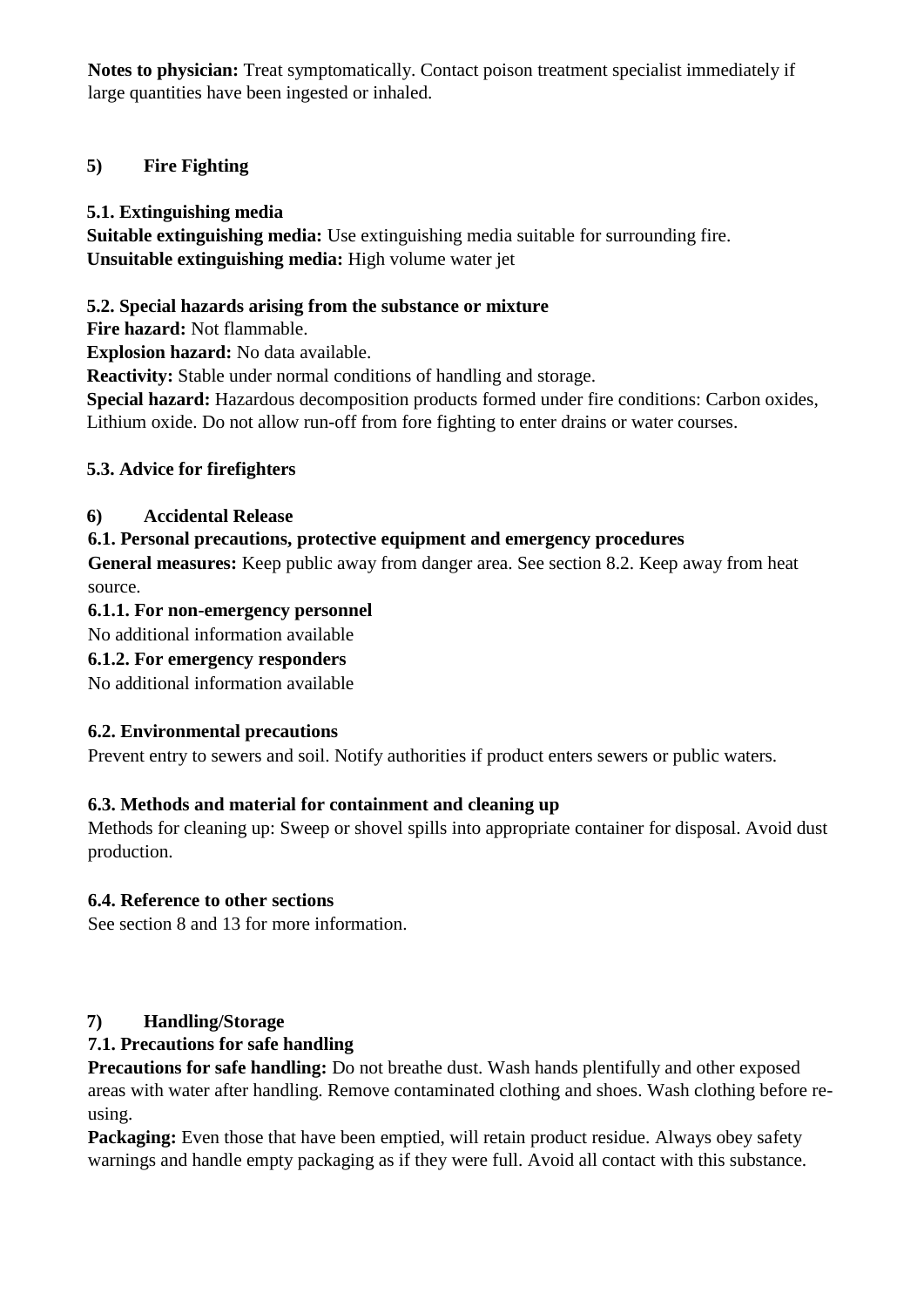**Hygiene measures:** When using do not eat, drink or smoke. Wash hands and other exposed areas with mild soap and water before eat, drink or smoke and when leaving work. Remove contaminated clothing and shoes.

## **7.2. Conditions for safe storage, including any incompatibilities**

**Storage conditions:** Store in dry, cool, well-ventilated area. Keep away from food, drink and animal feeding stuffs.

#### **7.3. Specific end use(s)**

No further information available

#### **8) Exposure Controls/Personal Protection**

The information in this section contains generic advice and guidance. The list of Identified Uses in Section 1 should be consulted for any available use-specific information provided in the Exposure Scenario(s).

## **8.1. Control parameters Occupational exposure limits:**

| <b>Chemical Name</b> | Exposure limit values (EH40-OES)          |  |
|----------------------|-------------------------------------------|--|
| Zinc Oxide           | STEL: $10mg/m^3$ 15 minute(s). Form: Dust |  |
|                      | TWA: $5mg/m^3$ 8 hour(s). Form : Fume     |  |

## **8.1.1.DNEL/DMEL and PNEC values:**

#### **DNEL Values**

| <b>End Use</b>                          | <b>Route/Exposure</b>      | <b>Value</b>                        |  |
|-----------------------------------------|----------------------------|-------------------------------------|--|
| DNEL oral Zn soluble                    | Oral                       | 50 mg Zn/day (0.83 mg Zn/kg bw/day) |  |
| DNEL oral Zn insoluble                  | Oral                       | 50 mg Zn/day (0.83 mg Zn/kg bw/day) |  |
| DNEL dermal Zn soluble                  | Dermal                     | 500 mg Zn/day (8.3 mg Zn/kg bw/day) |  |
| DNEL dermal Zn insoluble                | Dermal                     | 5000 mg Zn/day (83 mg Zn/kg bw/day) |  |
| DNEL inhalation Zn soluble (worker)     | Inhalation (Worker)        | 1 mg $Zn/m3$                        |  |
| DNEL inhalation Zn insoluble (worker)   | <b>Inhalation (Worker)</b> | 5 mg $Zn/m3$                        |  |
| DNEL inhalation Zn soluble (consumer)   | Inhalation (Consumer)      | 1.3 mg $Zn/m3$                      |  |
| DNEL inhalation Zn insoluble (consumer) | Inhalation (Consumer)      | 2.5 mg $Zn/m3$                      |  |
|                                         |                            |                                     |  |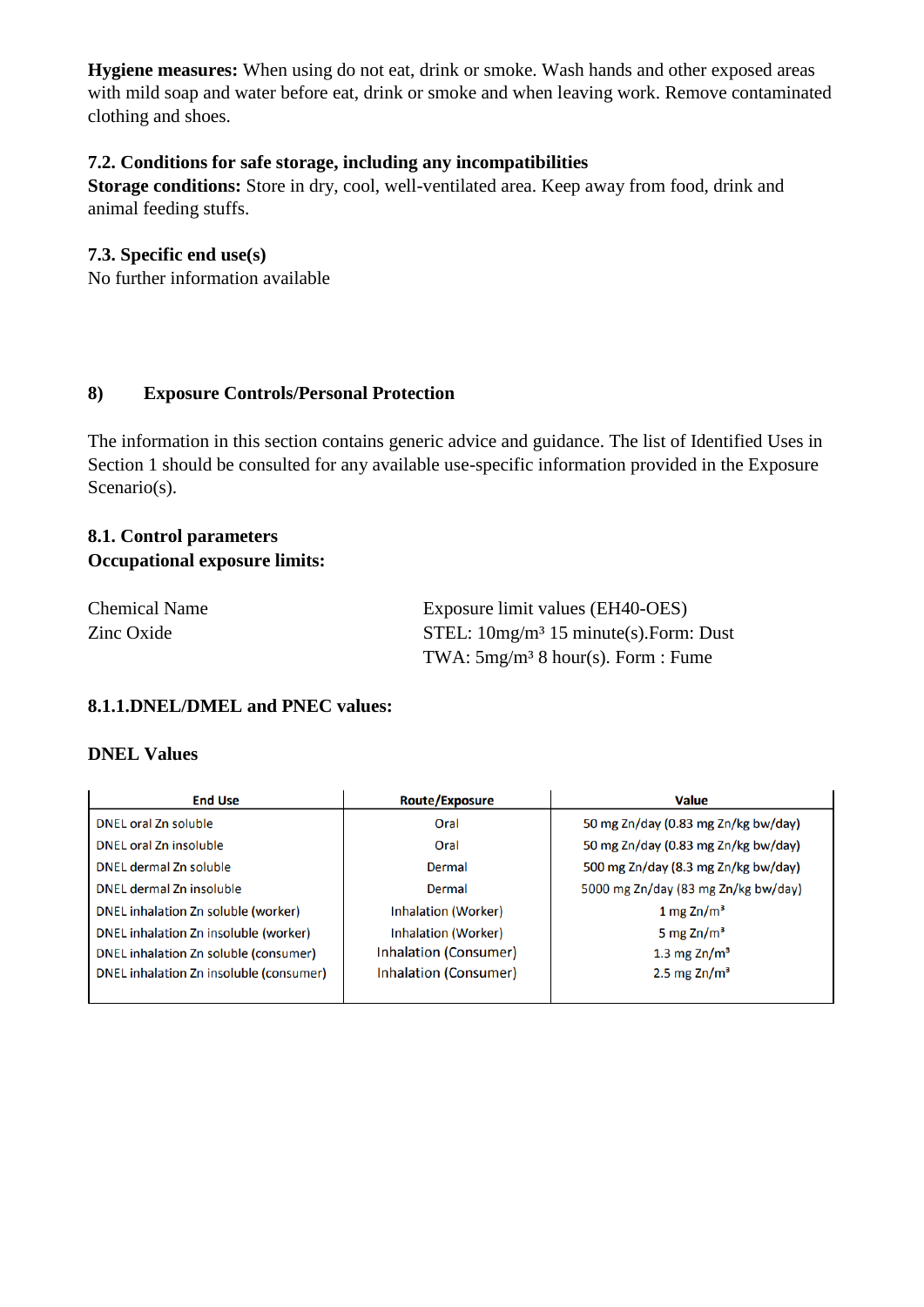## **PNEC Values (Derived for the Zinc Ion)**

| <b>Compartment (Environment)</b> | <b>PNEC value for Zn Ion</b>                                       |  |
|----------------------------------|--------------------------------------------------------------------|--|
| Freshwater                       | $20.6* \mu g/L$                                                    |  |
| Saltwater                        | $6.1* \mu g/L$                                                     |  |
| <b>STP</b>                       | $100 \mu g/L$                                                      |  |
| Freshwater sediment              | 117.8 *mg/kg sediment d.w.                                         |  |
|                                  | A generic bioavailability factor of 0.5 is applied by default      |  |
|                                  | PNECbioav: 235.6 mg/kg sediment d.w.                               |  |
| Saltwater sediment               | 56.5 *mg/kg sediment d.w.                                          |  |
|                                  | A generic bioavailability factor of 0.5 is applied by default      |  |
|                                  | PNECbioav: 113 mg/kg sediment d.w.                                 |  |
| Soil                             | $35.6$ *mg/kg soil d.w.                                            |  |
|                                  | A generic bioavailability/ageing factor of 3 is applied by default |  |
|                                  | PNECbioav: 106.8 mg/kg soil d.w.                                   |  |
| Oral                             | No potential for bioaccumulation                                   |  |

\* Added value

## **Calculation of local exposure- Bioavailability correction**

The local exposure at a given site can be calculated specifically using the excel sheet prepared by Arche (see "DU scaling tool" on the "tools" page on http://www.reach-zinc.eu/) In addition, bioavailability corrections can be integrated in the exposure assessment, if the environmental parameters that are needed for the calculations, are documented.

- For water assessment, bioavailability model correction can be applied when the following water parameters are documented for the receiving water: Dissolved organic carbon (DOC), pH, hardness or Ca-concentration. For the calculations, the "zinc BLMcalculator" excel tool is used to this end (see "tools" on http://www.reachzinc.eu/). When the local values of these parameters are unknown, regional data can be used as an alternative. Use of regional instead of local values should always be handled with caution.
- For sediment, a generic bioavailability factor of 2 is already integrated in the PNEC, based on AVS/SEM levels and according to the risk assessment (ECB 2008). A further refinement of local bioavailability can be made when local AVS/SEM concentrations are documented. The bioavailable fraction of zinc is given by subtracting local AVS from local SEM-Zn (SEM-Zn - AVS).
- For soil, a worst case bioavailability correction (corresponding to sandy soils) is already integrated. Further refinement for zinc bioavailability in other soil types is possible, when the local soil type is documented, together with pH, CEC (see "tools" on http://www.reachzinc.eu/)

# **8.2. Exposure controls**

**Appropriate engineering controls:** If handling conditions produce dust, it should be necessary to use personal protective equipments. Do not eat, drink or smoke while handling the product. At the end of work, wash or shower. Before breaks, wash hands. After work shower or wash. Change work clothes after handling the product. Remove soiled or splashed clothing and wash it before re-using it. Shower and washroom facilities should be separate from changing rooms. The substance must be kept away from food, drink and condiment.

## **Individual protection measures, such as personal protective equipment:**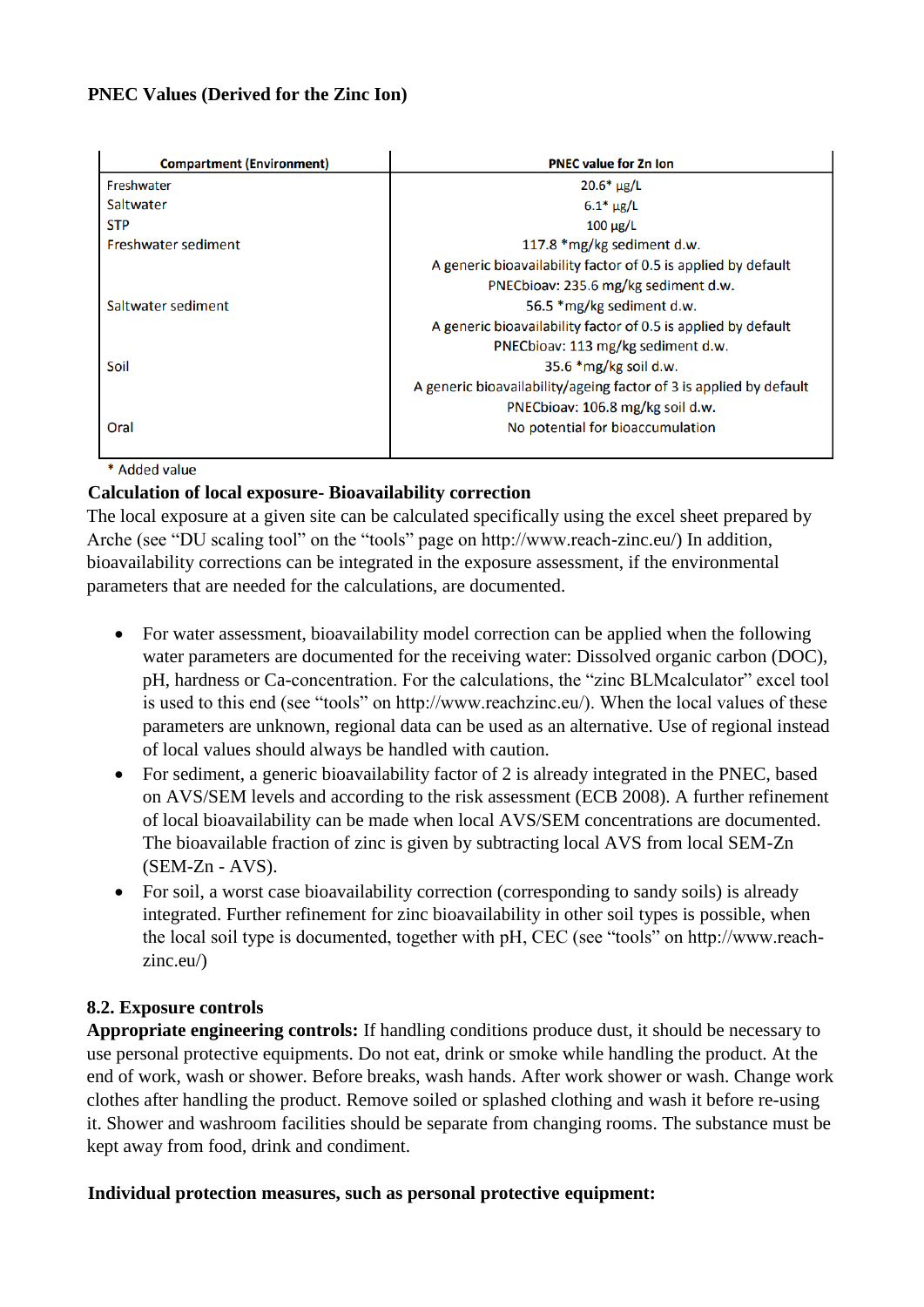**Eye/face protection:** Well-fitted chemical protective goggles with plastic lenses (e.g. Clear PVC). Or facial safety screen. It is generally known that contact lenses must not be worn when working with chemicals because they may contribute to the severity of possible damage to the eyes.

**Hand protection:** Protective gloves: Nitrile rubber (EN374). Glove thickness: 0.11 mm. Break through time:

**Skin and body protection:** Long sleeved clothing.

**Respiratory protection:** In the case of dust or aerosol formation use respirator with an approved filter (EN143).

## **Recommended filter type:** P2

**9) Physical/Chemical Properties**

**Hygiene measures:** Handle in accordance with good industrial hygiene and safety practice. Avoid contact with skin, eyes and clothing. When using, do not eat, drink or smoke. Wash hands before breaks and immediately after handling the product. Provide regular cleaning of equipment, work area and clothing.

**Environmental Exposure Controls:** Do not allow material to contaminate ground water system

| 9.1. Information on basic physical and chemical properties |  |
|------------------------------------------------------------|--|
| Physical state: Solid (powder or granules)                 |  |
| Colour: Yellowish white                                    |  |
| <b>Odourless</b>                                           |  |
| Not applicable                                             |  |
| ZnO is very stable. No melting occurs. No                  |  |
| exothermic or endothermic peaks are observed.              |  |
| No oxidation or decomposition was observed.                |  |
| Not relevant; the sample decomposes before                 |  |
| boiling.                                                   |  |
| Not applicable to inorganic substance (column              |  |
| 2 of annex VII of REACH Regulation).                       |  |
| Not applicable to solids                                   |  |
| All grades of zinc powder were not to be                   |  |
| considered as flammable.                                   |  |
| Not applicable                                             |  |
| Not applicable if the melting point is above               |  |
| 300°C (column 2 of Annex VII of the REACH                  |  |
| Regulation).                                               |  |
| Not applicable                                             |  |
| 5,68 g/cm3                                                 |  |
| $2.9 \text{ mg}/l$                                         |  |
| Not applicable if the substance is inorganic               |  |
| column 2 of Annex VII of the REACH                         |  |
| Regulation).                                               |  |
| The substance is not auto-flammable                        |  |
|                                                            |  |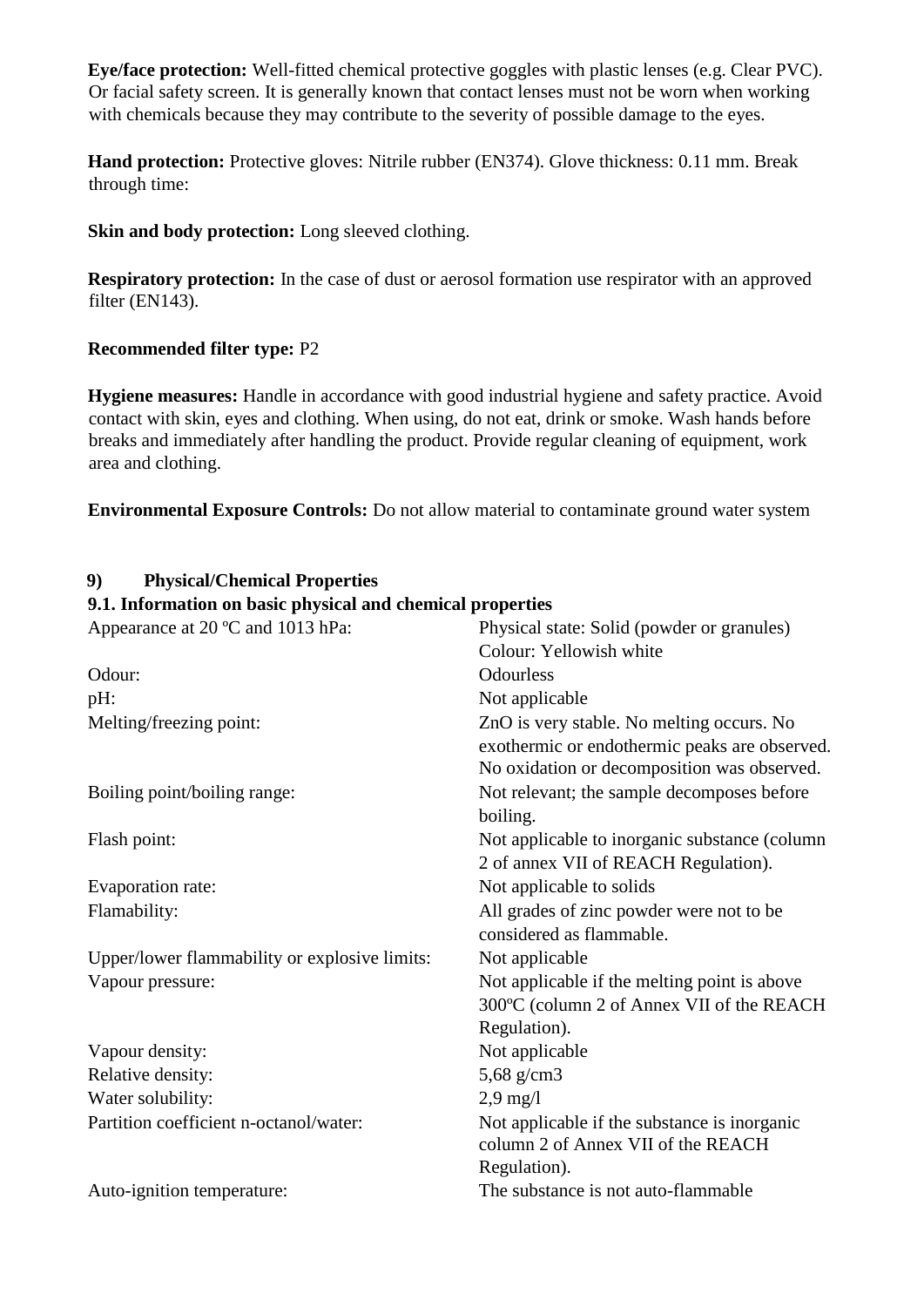Decomposition temperature: Not applicable Viscosity: Not applicable (solid)

Explosive properties: Zinc oxide has no flammability, explosive or self-flammability properties.

### **9.2. Other information**

No additional information

## **10) Stability/Reactivity**

### **10.1. Reactivity**

There are no specific data related to this product or its ingredients.

#### **10.2. Chemical stability**

Stable under the recommended use and storage conditions.

#### **10.3. Possibility of hazardous reactions**

No dangerous reactions are expected in regular conditions of use and storage

#### **10.4. Conditions to avoid**

Heating, dust production, ignition sources and incompatibilities.

#### **10.5. Incompatible materials**

Acids, alkalis, aluminium, magnesium and strong oxidising agents

### **10.6. Hazardous decomposition products**

None known

# **11) Toxicological Info**

#### **Acute Toxicity:**

| <b>Type</b> | <b>Specie</b> | <b>Result</b>        | <b>Reference</b> |
|-------------|---------------|----------------------|------------------|
| Oral        | Rat           | $DL50 = 15000$ mg/kg | Löser (1972)     |
|             | Rat           | $DL50 > 5000$ mg/kg  | Löser (1977)     |
| Inhalation  | Rat           | CL50(4h) > 5.7mg/l   | Klimisch et al.  |

With LD50 values consistently exceeding 2000 mg/kg bw, slightly soluble compounds such as zinc oxide (LD50 ranges between 5000 and 15000 mg/kg bw) show low level of acute oral toxicity, not leading to classification for acute oral toxicity. Zinc oxide is shown to be of low acute inhalation toxicity (LC50 4h >5,7 mg/l), not leading to classification for acute inhalation toxicity.

## **Irritation/corrosion:**

Skin: not irritant (Löser, 1977; Lansdown, 1991) Eye: not irritant (Van Huygevoort, 1999e; Thijssen, 1978; Löser, 1977) Respiratory tract: not irritant (Klimish et al., 1982)

**Sensitisation:** No sensitizing effects know (Van Huygevoort de 1999 g.h.)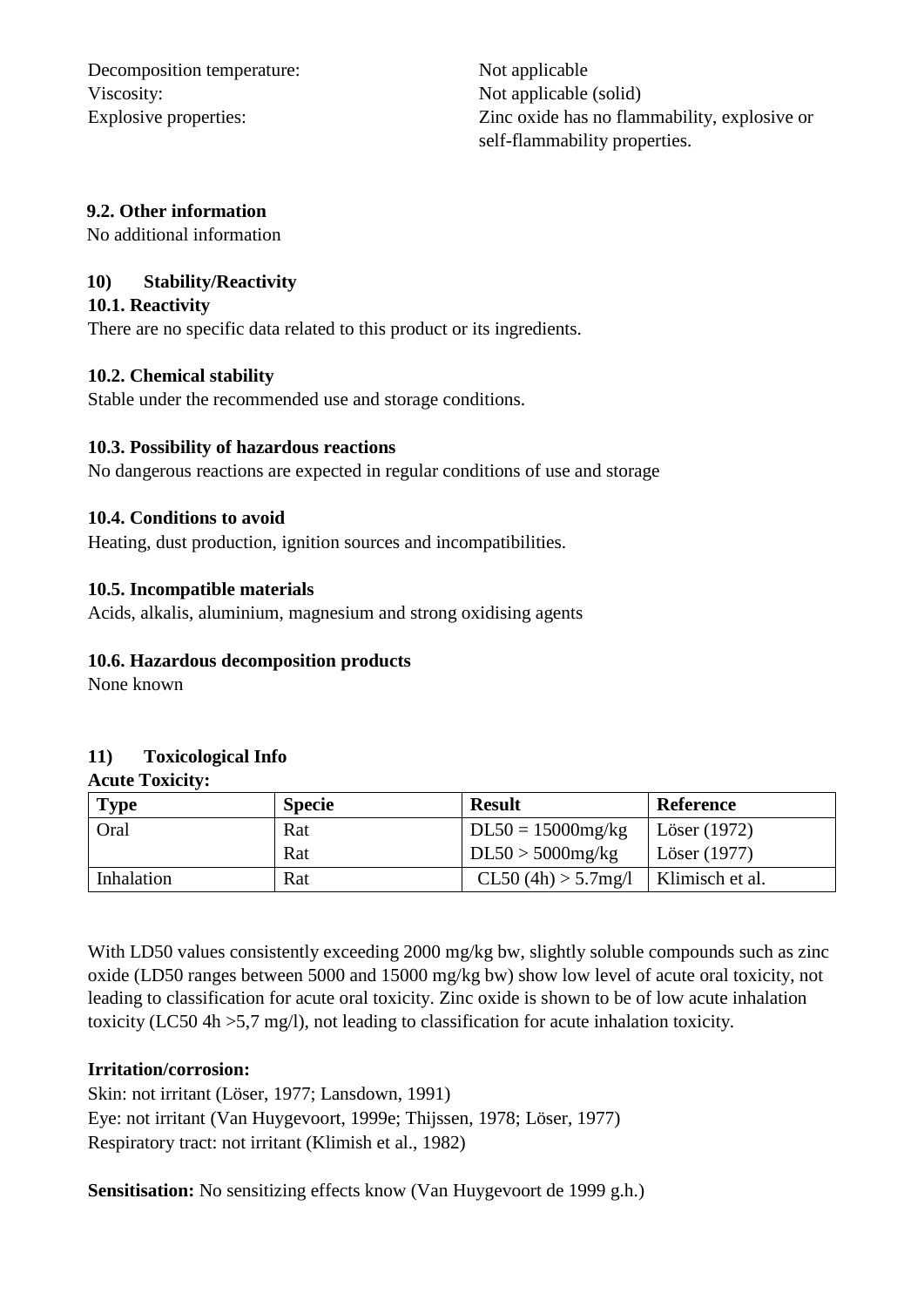**Germ Cell Mutagenicity:** No biologically relevant genotoxic activity (based on cross-reading between Zn compounds; no classification for mutagenicity required) (Chemical Safety Report (CSR), zinc oxide 2010).

**Carcinogenicity:** No experimental or epidemiological evidence exists to justify classification of zinc compounds for carcinogenic activity (based on cross-reading between Zn compounds; no classification for carcinogenicity required) (CSR, zinc oxide 2010).

**Reproductive toxicity:** No experimental or epidemiological evidence exists to justify classification of zinc compounds for reproductive or developmental toxicity (based on cross-reading between Zn compounds; no classification for reproductive toxicity required) (CSR, zinc oxide 2010).

**STOT-single exposure:** No experimental or epidemiological sufficient evidence for specific target organ toxicity (single exposure). No classification for target organ toxicity (single exposure STOT-SE) required (Heydon y Kagan, 1990; Gordon et al., 1992; Mueller y Seger, 1985 [Cited in CSR, zinc oxide 2010]).

**STOT-repeated exposure**: No experimental or epidemiological sufficient evidence for specific target organ toxicity (single exposure). No classification for target organ toxicity (single exposure STOT-RE) required (Lam et al., 1985, 1988; Conner et al., 1988 [Cited in CSR, zinc oxide 2010]). **Aspiration hazard**: There is no data available.

# **12) Ecological Information**

# **12.1. Toxicity**

# **Acute aquatic toxicity**

The acute aquatic toxicity database on zinc contains data on 11 standard species obtained under standard testing conditions at different pH and hardness. Since the transformation/dissolution of zinc metal is dependent on pH, the available acute aquatic toxicity dataset has also been considered for two different pH ranges separately. The full analysis of these data is given in the CSR.

The reference values for acute aquatic toxicity, based on the lowest observed EC50 values of the corresponding databases at different pH and expressed as Zn++ ion concentration are:

- For  $pH < 7: 0,413$  mg  $Zn++/I$  (48hr Ceriodaphnia dubia test according to US EPA 821-R-02-012 standard test protocol; reference: Hyne et al. 2005)
- For  $pH > 7-8.5$ : 0,136 mg de Zn++/l (72hr Selenastrum capricornutum (= Pseudokircherniella subcapitata) test according to OCDE 201 standard protocol; reference: Van Ginneken, 1994)

As demonstrated by transformation/dissolution (T/D) testing according to OECD guidelines, zinc oxide is less soluble, as compared to soluble zinc compounds. Applying the molecular weight correction and the results of the T/D testing (CSR), the specific reference values for acute aquatic toxicity of zinc oxide are for zinc oxide (based on 62% solubilisation capacity on finest powders at most conservative loading of 1 mg/l at pH 8 (RA zinc oxide, ECB 2008):

• For  $pH < 7: 0.67$  mg Zn/l (48h - Ceriodaphnia dubia test; see above).

• For  $pH > 7-8,5: 0,21$  mg Zn/l (72h - Selenastrum capricornutum test; see above).

M-factor: 1

# **Chronic aquatic toxicity: freshwater**

The chronic aquatic toxicity database on zinc contains high quality chronic NOEC/EC10 values on 23 species (8 taxonomic groups) obtained under a variety of conditions. These data, outlined in the (CSR), were compiled in a species sensitivity distribution, from which the PNEC was derived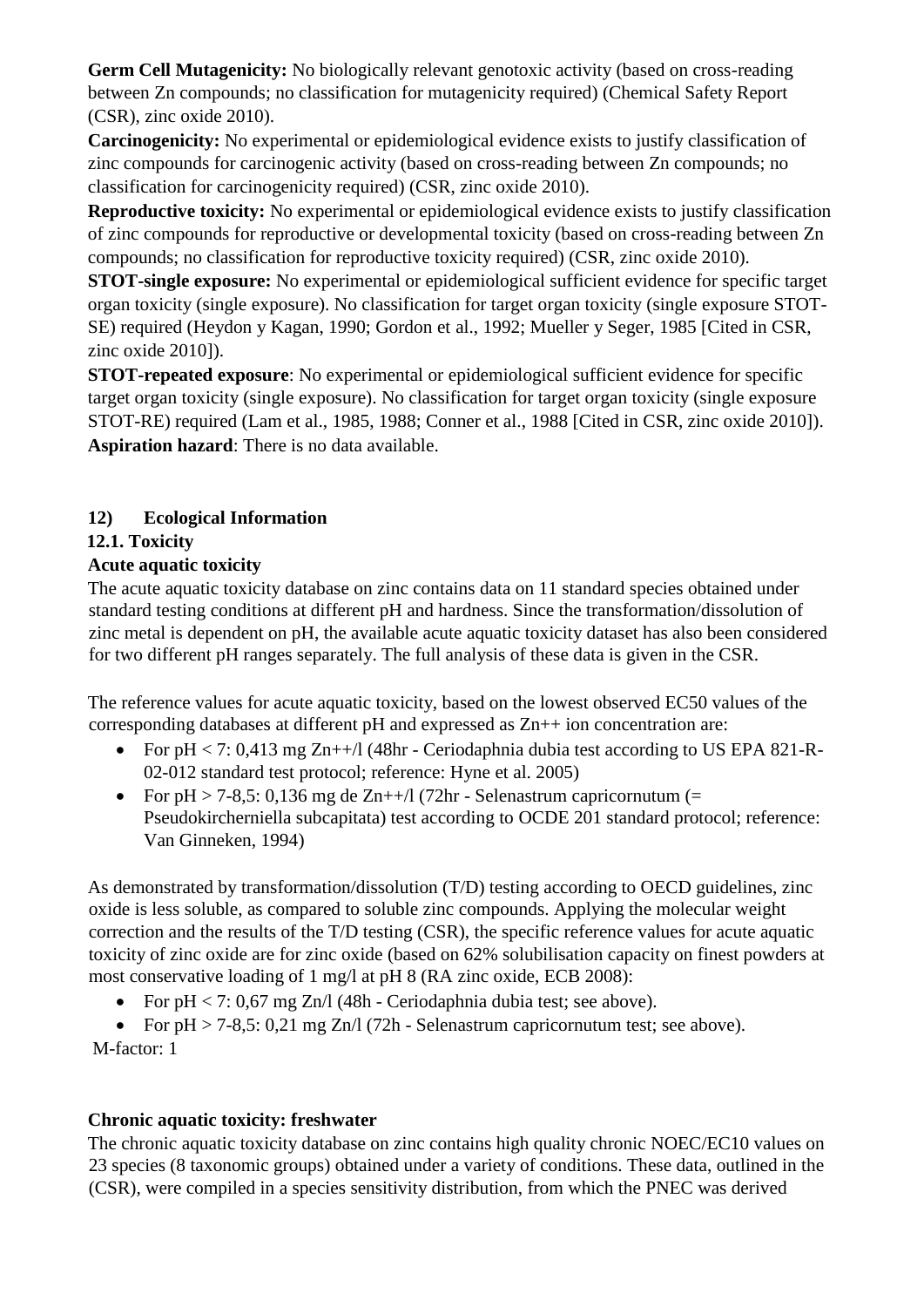(expressed as Zn++ ion concentration). This PNEC is an added value, i.e., it is to be added to the zinc background in water (see section 8.1.2).

The general reference value for chronic aquatic toxicity due to the  $Zn++$  ion (relevant for  $pH > 7$  – 8.5) is based on the lowest species NOEC/EC10 value of the chronic aquatic effects database. The value is a species geomean of 34 NOEC/EC10 values obtained on the standard species Pseudokircherniella subcapitata (unicellular algae) and is expressed as Zn++ ion concentration: 19 μg Zn/l (Chemical safety report zinc oxide), 2010).

The reference value for chronic aquatic toxicity at pH 6 was calculated from the same chronic ecotoxicity database for the standard species at each taxonomic level (algae, invertebrates, and fish) for which bioavailability models are available, and by selecting the lowest value of the 3 taxonomic groups as follows:

- For algae, the NOEC of the BLM-species Pseudokircherniella subcapitata is the lowest of the SSD at pH  $8(19 \text{ µg/l} - \text{see above})$ . This value corresponds to a water of pH 8.0, hardness 24 mg CaCO3 and DOC 2.0 mg/l. With the BLM, a corresponding species NOEC of 142 μg/l was calculated for this species at pH 6 (other water conditions kept the same).
- For invertebrates, the BLM-species Daphnia magna gives a species mean at pH 8 of 98 μg/l, corresponding to a water of pH 8, hardness 24 mg CaCO3/l and DOC 1.2 mg/l. The Daphnia magna-BLM predicts at pH 6 (other water conditions same) a species NOEC of 82  $\mu$ g/l.
- For Oncorrhynchus Mykiss, the species mean at pH 8 is 146  $\mu$ g/l (hardness 45 mg/l, DOC 2 mg/l). Using the corresponding fish BLM gives a species NOEC of 146 μg/l at pH 6 (other conditions same).

From this analysis, the reference value for chronic aquatic effect for zinc at pH 6.0 was set at 82 μg Zn/l (Daphnia magna) (Chemical safety report zinc oxide), 2010).

The specific reference values for chronic aquatic toxicity of zinc oxide are calculated by applying the correction for the  $ZnO/Zn$  molecular weight ratio (81.4/65.4 = 1.25). Only this molecular weight correction is applied, since no transformation/dissolution data over 28days testing are available on ZnO (also considering the solubility of Zn in ZnO after 8d, see 12.1.1.):

- • For pH 6 <7: 0.082 mg Zn/l x  $1.25 = 102.1 \mu g/l$  (Pseudokircherniella subcapitata)
- For pH 6 7 8.5: 0.019 mg Zn/l x  $1.25 = 23.8$  ug/l (Daphnia magna)

In addition, for determination of the chronic aquatic effects classification according to the 2nd ATP CLP criteria, it has to be considered further if the substance is rapidly degradable or not.

The concept of "Degradability" was developed for organic substances and is not applicable as such to inorganic substances like zinc. As a surrogate approach for assessing "degradability", the concept of "removal from the water column" was developed to assess whether or not a given metal ion would remain present in the water column upon addition (and thus be able to exert a chronic effect) or would be rapidly removed from the water column. In this concept, "rapid removal from the water column" (defined as >70% removal within 28 days) is considered as equivalent to "rapidly degradable". The rapid removal of zinc from the water column is documented (Chemical safety report ZnO 2012). Consequently, zinc and zinc compounds are considered as equivalent to being 'rapidly degradable" in the context of classification for chronic aquatic effects.

M-factor: 1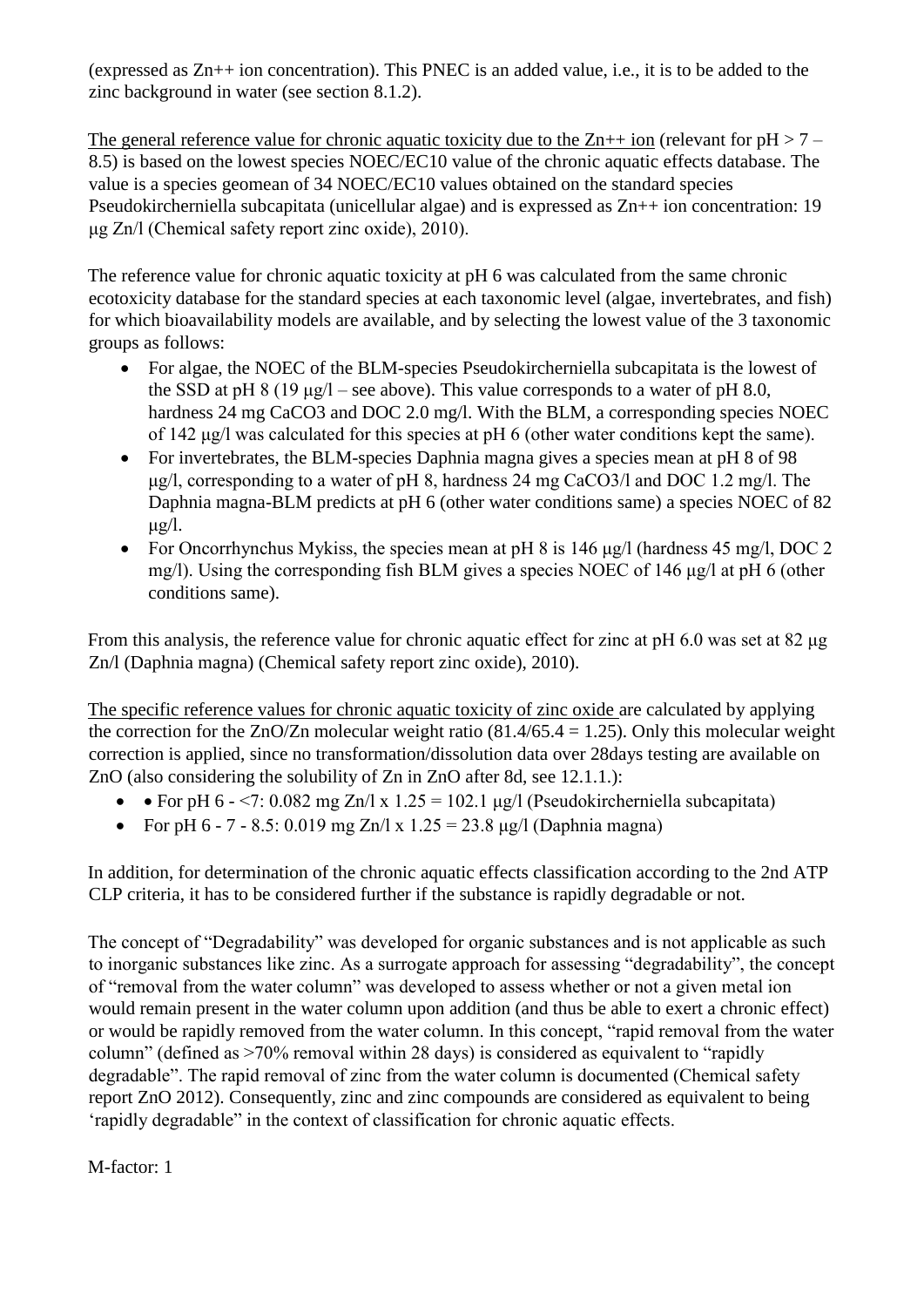## **Chronic aquatic toxicity: marine waters**

The chronic aquatic toxicity database on zinc contains high quality chronic NOEC/EC10 values on 39 species (9 taxonomic groups) obtained under a variety of conditions. These data, outlined in the (CSR), were compiled in a species sensitivity distribution, from which the PNEC was derived (expressed as Zn ++ ion concentration). This PNEC is an added value, i.e., it is to be added to the zinc background in water (see section 8.1.2).

## **Sediment toxicity**

The chronic toxicity of zinc to sediment organisms in the freshwater was assessed based on a database containing high quality chronic NOEC/EC10 values on 7 benthic species obtained under a variety of conditions. These data, outlined in the CSR, were compiled in a species sensitive distribution, from which the PNEC was derived (expressed as total Zn contained in the sediment). This PNEC is an added value, to be added on the zinc background in the sediment (see section 8.1.2).

For the marine sediments, a PNEC was derived using the equilibrium partitioning approach (see section 8.1.2).

# **Soil toxicity**

The chronic toxicity of zinc to soil organisms in the freshwater was assessed based on a database containing high quality chronic NOEC/EC10 values on 18 plant species, 8 invertebrate species and 17 microbial processes, obtained under a variety of conditions. These data, outlined in the CSR, were compiled in a species sensitive distribution, from which the PNEC was derived (expressed as total Zn contained in the soil). This PNEC is an added value, to be added on the zinc background in the soil (see section 8.1.2).

## **Toxicity to micro-organisms in STP**

The PNEC for STP was derived by applying an assessment factor to the lowest relevant toxicity value: 5,2 mg Zn/l (Dutka et al., 1983).

# **12.2. Persistence and degradability**

Zinc is an element, and as such the criterion "persistence" is not relevant for the metal and its inorganic compounds in a way as it is applied to organic substances. An analysis on the removal of zinc from the water column has been presented as a surrogate fro persistence. The rapid removal of zinc from the water column is documented in the CSR. So, zinc and zinc compounds do not meet this criterion, neither.

# **12.3. Bioaccumulative potential**

Zinc is a natural, essential element, which is needed for the optimal growth and development of all living organisms, including man. All living organisms have homeostasis mechanisms that actively regulate zinc uptake and absorption/excretion from the body; due to this regulation, zinc and zinc compounds do not bioaccumulate or biomagnify.

## **12.4. Mobility in soil**

For zinc (like for the other metals) the transport and distribution over the different environmental compartments e.g. the water (dissolved fraction, fraction bound to suspended matter), soil (fraction bound or complexed to the soil particles, fraction in the soil pore water,...) is described and quantified by the metal partition coefficients between these different fractions. In the CSR, a solids-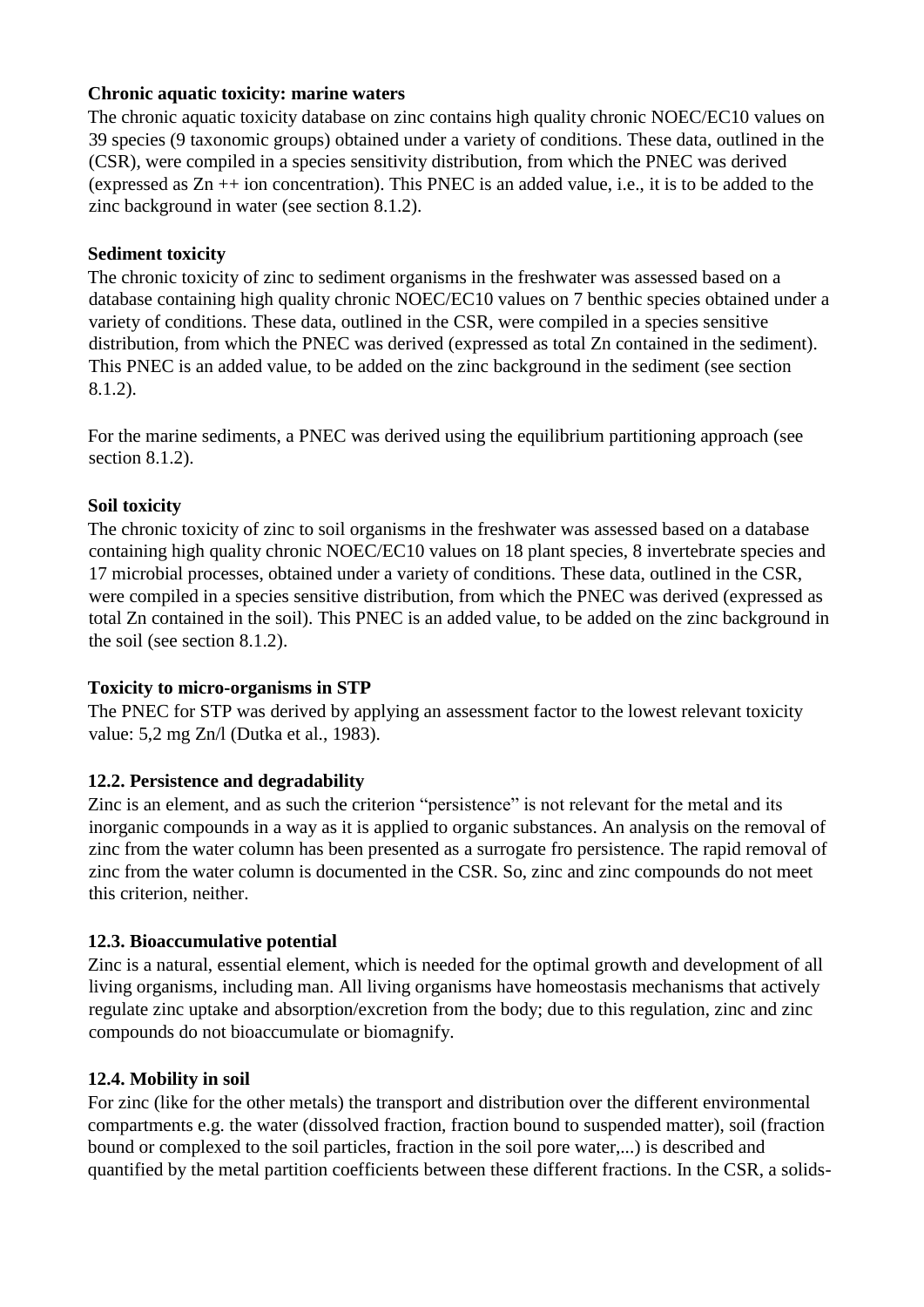water partitioning coefficient of 158,5 l/kg (log value 2.2) was applied for zinc in soils (CSR zinc 2010).

## **12.5. Results of PBT and vPvB assessment**

This substance/mixture does not meet the PBT criteria of REACH, annex XIII. This substance/mixture does not meet the vPvB criteria of REACH, annex XIII.

## **12.6. Other adverse effects**

No known significant effects or critical hazards.

# **13) Disposal Considerations**

# **13.1. Waste Treatment Methods**

## **Substance**

Examine possibilities for re-utilization. The chemical waste is special waste and is subject to the internal (local and national) regulations of each country. Duly contact the competent authority or legally authorised waste disposal handlers. European Regulations: Directive 98/2008/CE of the European Parliament and the Council of 19 November 2008 on waste and repealing certain Directives (DOUE L 312 de 22/11/2008).

## **Packaging**

Contaminated containers can be reused if they are completely emptied and have been cleaned properly. Contaminated containers and packaging of dangerous mixtures or substances shall be disposed of in the same way as the products that they contain. European regulations: Directive 94/62/CE of the European Parliament and of the Council of 20 December 1994 on packaging and packaging waste (DOUE L 365 de 31/12/1994).

# **14) Transport Information**

**14.1. UN Number**

3077 (ADR/RID, IMDG, ICAO/IATA)

# **14.2. UN Proper Shipping Name**

Environmentally hazardous substance, solid, N.O.S. (ADR/RID, IMDG, ICAO/IATA)

# **14.3. Transport Hazard Class(es)**

9 (ADR/RID, IMDG, ICAO/IATA)

**14.4. Packing group** III (ADR/RID, IMDG, ICAO/IATA)

**14.5. Environmental hazards** See section 12

**14.6. Special precautions for user** See sections 6 and 7 **Additional information:** Tunnel Code (E)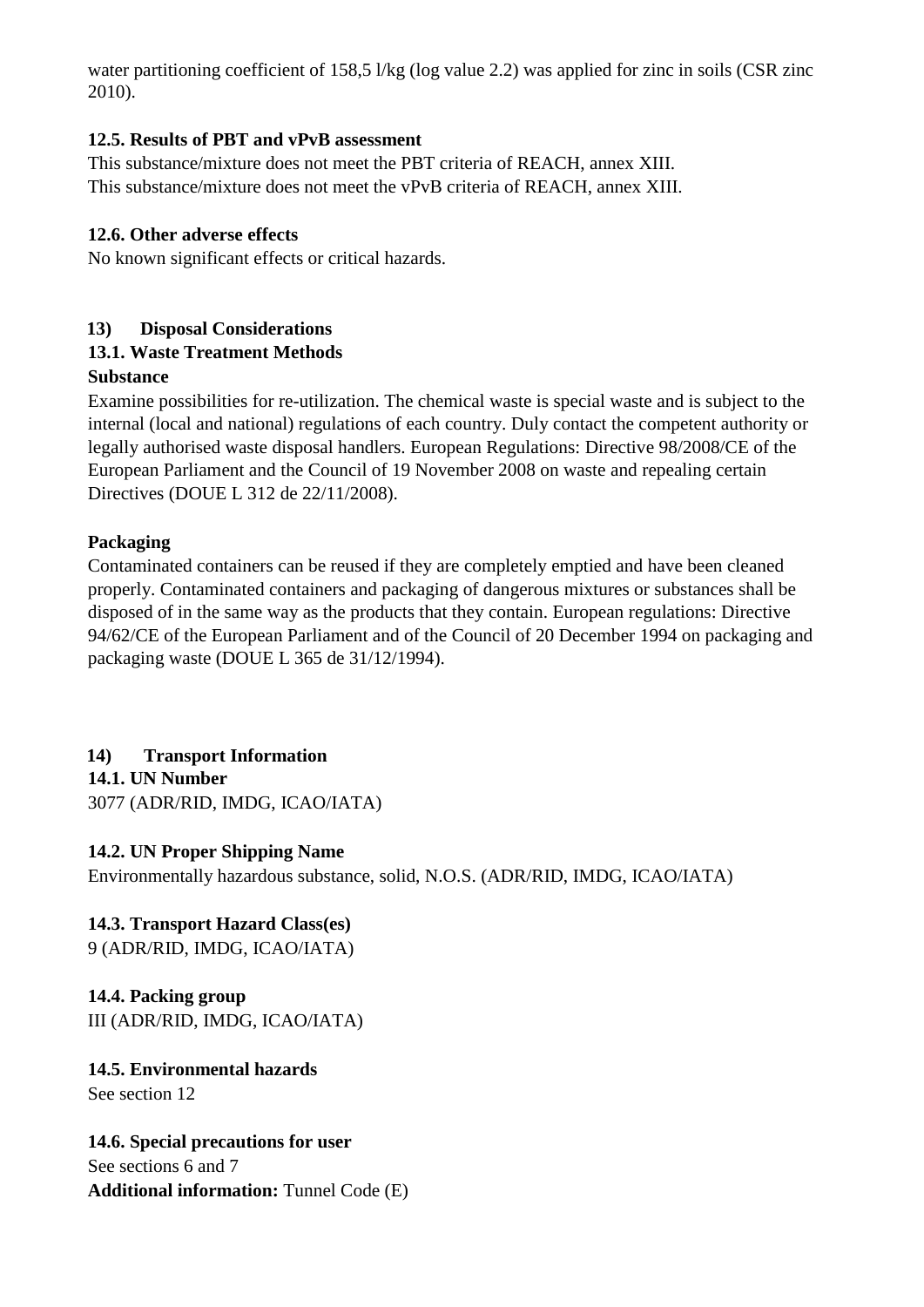# **14.7. Transport in bulk according to Annex II of MARPOL 73/78 and the IBC Code**

No available information

## **15) Regulatory Information**

## **15.1. Safety, health and environmental regulations/legislation specific for the substance or mixture**

Council Directive of 12 June 1989 on the introduction of measures to encourage improvements in the safety and health of workers (89/391/EEC)

## **15.2. Chemical safety assessment**

A chemical safety assessment has been carried out for this substance in the context of the REACH registration.

# **16) Other Information**

The information detailed in this safety data sheet is based on our knowledge at the date stated; it refers exclusively to the product indicated and does not constitute a guarantee of particular qualities. It is the user's responsibility to use the product in accordance with the recommendations in this safety data sheet.

Version 5.1

Changes with respect to the previous version:

- Adaptation to Regulation (UE) 2015/830.
- Update of sections 2 and 8.1

## **16.1. Chemical safety assessment**

## **List of uses for which a Generic Exposure Scenario (GES) is provided as Annex**

Numerous uses were identified for ZnO. These are listed in table in Annex, with the indication of the Generic Exposure Scenario (GES) that is relevant to these identified uses.

## **16.2. List of Abbreviations**

AC: Article category ADR: European agreement concerning the international carriage of dangerous goods by road CAS: Chemical Abstracts Service CLP: Clasification, Labeling & Packaging DMEL: Derived minimal effect level DNEL: Derived no effect level EC50: Median effective concentration ERC: Environmental release category GES: Generic exposure scenario IATA: International air transport association ICAO: Technical instructions for the Safe Transport of Dangerous Goods by Air IMDG: International Maritime Dangerous Goods LC50: Median lethal concentration LD50: Median lethal dose NO(A)EC: No observed (adverse) effect concentration NO(A)EL: No observed (adverse) effect level OECD: Organisation for Economic Cooperation and Development PBT: Persistent, bioaccumulative and toxic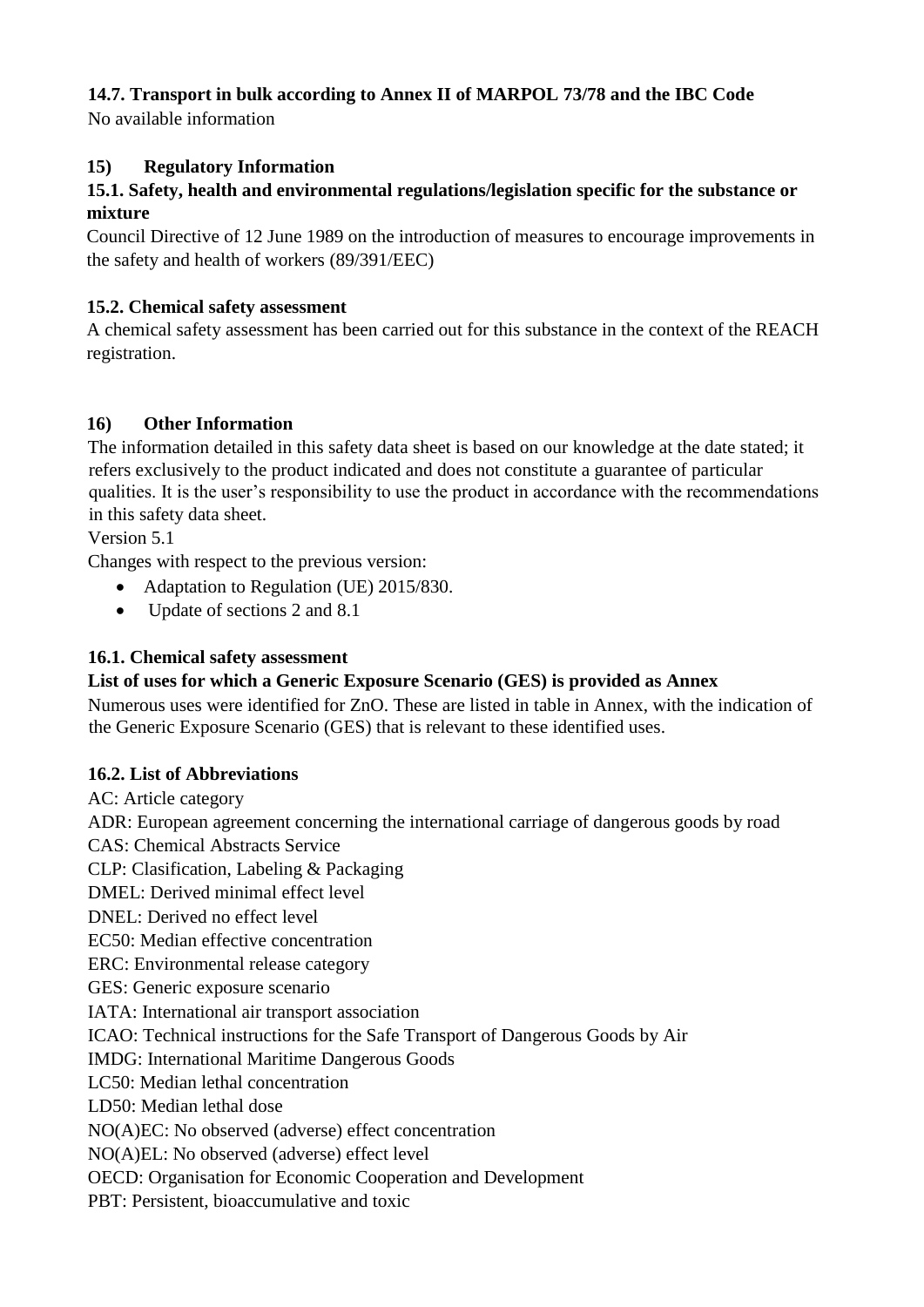PC: Product category

PNEC: Predicted no effect concentration

PROC: Process category

REACH: Registration, evaluation, authorization and restriction of chemicals

RID: International Rule for Transport of Dangerous Substances by Railway

STP: Sewage treatment plant

SU: Sector of use

vPvB: very persistent, very bioaccumulative

# **16.3. References**

- ACGIH (1991). American Conference of Governmental Industrial Hygienists Inc., Documentation of the threshold limit values and biological exposure indices, 6th edition.
- Arbejdstilsynet (1992). Grænseværdier for stoffer og materialer. Copenhagen, Denmark, Arbejdstilsynet
- Chemical Safety report (CSR) zinc oxide. 2010.
- Conner MW, Flood WH and Rogers AE (1988). Lung injury in guinea pigs caused by multiple exposures to ultra fine zinc oxide. Changes in pulmonary lavage fluid. J. Toxicol. Environ. Health 25, 57-69
- Deutsche Forschungsgemeinschaft (DFG): Senatskommission zur Prüfung gesundheitsschädlicher Arbeitsstoffe. MAKund BAT-Werte-Liste (1997). Maximale Arbeitsplatzkonzentrationen und biologische Arbeitsstofftoleranzwerte.Weinheim, FRG.
- Dutka BJ, Nyholm N and Petersen J. 1983. Comparison of several microbiological toxicity screening tests. Water research volume 17, nr10, 1363-1368
- European Commission Joint Research Centre, Institute for Health and Consumer Protection, European Chemicals Bureau (ECB). 2008. European Union Risk Assessment Report Zinc oxide, Final report. (S.J. Munn et al. eds.).
- Gordon T, Chen LC, Fine JM, Schlesinger RB, Su WY, Kimmel TA and Amdur MO (1992). Pulmonary effects of inhaled zinc oxide in human subjects, guinea-pigs, rats, and rabbits. Am. Ind. Hyg. Assoc. J. 53, 503-509.
- Heydon JL and Kagan AN (1990). Metal fume fever. N. Z. Med. J. 103, 52
- HSE (1998). Health and Safety Executive. Occupational exposure limits 1998. Sudbury, England: HSE Books.
- Hyne R.V., Pablo F, Moreno J; , Markisch S.J. et al 2005. Influence of water chemistry on the acute toxicity of copper and zinc to the cladoceran Ceriodaphnia dubia. Environm. Toxic. & Chemistry 24,1667-1675.
- Klimisch H-J, Hildebrand B and Freisberg KO (1982). Acute inhalation toxicity study (LC50, 4 hours, rat) with zinc oxide containing manganese II. EU risk assessment for zinc oxide. Testing laboratory: BASF Aktiengesellschaft, Abteilung Toxikologie, Ludwigshafen.
- Lam HF, Conner MW, Rogers AE, Fitzgerald S and Amdur MO (1985). Functional and morphologic changes in the lungs of guinea pigs exposed to freshly generated ultra fine zinc oxide. Toxicol. Appl. Pharmacol. 78, 29-38
- Lam HF, Chen LC, Ainsworth D, Peoples S and Amdur MO (1988). Pulmonary function of guinea pigs exposed to freshly generated ultra fine zinc oxide with and without spike concentrations. Am. Ind. Hyg. Assoc. J. 49, 333-341
- Lansdown ABG (1991). Interspecies variations in response to topical application of selected zinc compounds. Fd Chem Toxic 29 (1): 57-64. Testing laboratory: Charing Cross and Westminster Medical School, Department of Comparative Biology, London, UK.
- Löser E (1972). Acute toxicity of anorganic pigments. EU risk assessment for zinc oxide 2004. Testing laboratory: Bayer Institut für Toxikologie, Wuppertal-Elberfeld.